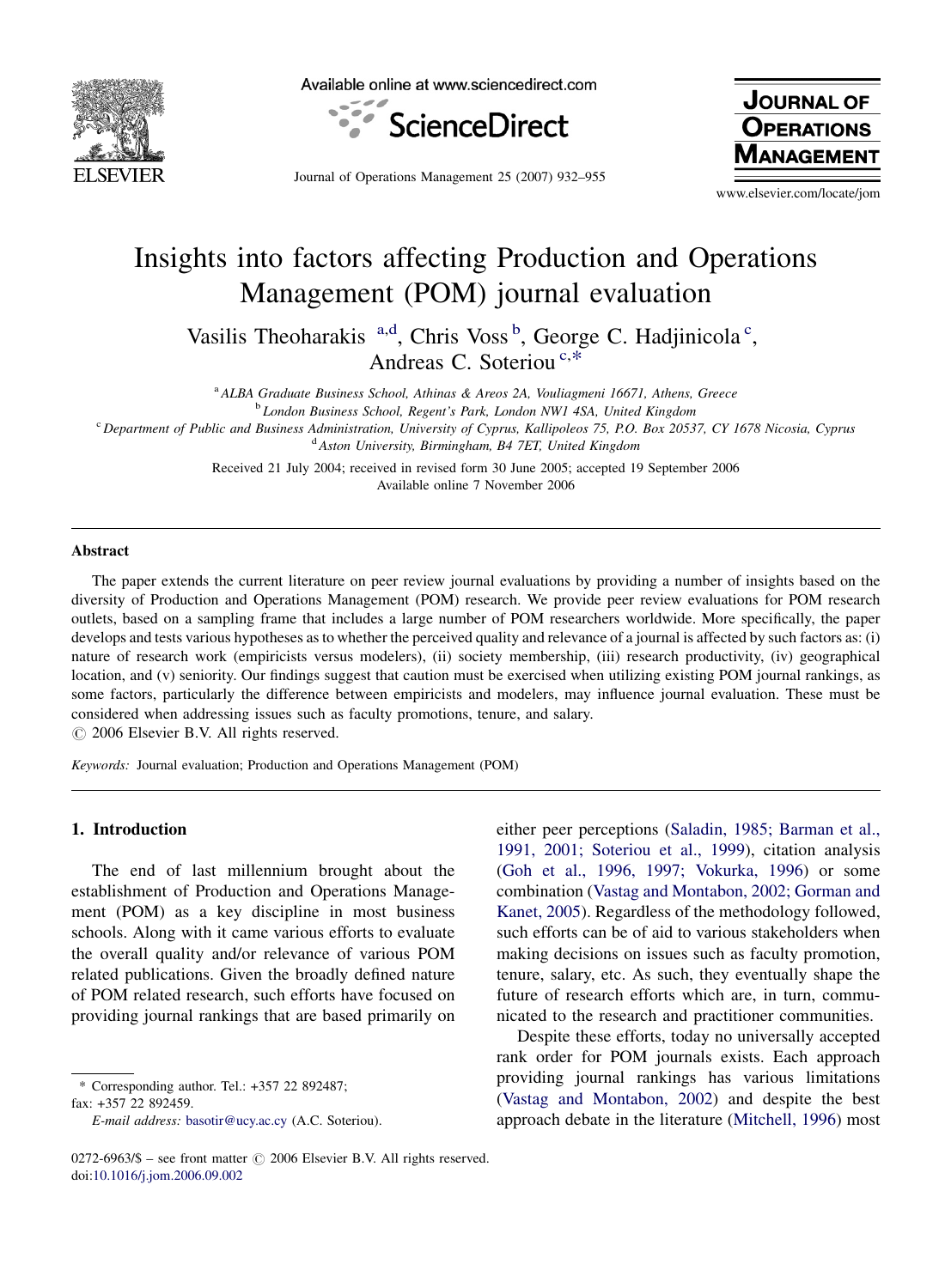share similar weaknesses. In our view, the most important of these weaknesses is that existing rankings do not take into consideration the diversity of POM research. In the case of perceived rankings, for example, different evaluations are expected to be obtained by an empiricist, compared to those obtained by someone whose research focuses on modeling. The nature of someone's research may introduce bias when evaluating a journal. Such bias has not been addressed in previous studies. Other sources of potential diversity such as geographic location, and other respondent characteristics such as seniority, individual productivity and professional membership, may introduce further bias in perceived rankings. Such biases must be identified and subsequently considered by stakeholders during their decision making process.

Overall, this paper explores the heterogeneity present within the POM global community with respect to perceived quality and relevance of journals. The study makes three contributions that extend previous work on POM journal evaluations. First, we demonstrate that differences exist among the way researchers in the POM field evaluate journals. Potential biases resulting from philosophical and methodological differences in conducting POM research are explored and discussed. Differences regarding the way such subgroups – for example, empiricists and modelers – evaluate the quality and relevance of journals are reported. Journal evaluation differences resulting from professional society membership, and geographic location are also examined. Such differences must be taken into consideration, especially since journal rankings increasingly drive tenure and publication decisions. We also provide insights on journal evaluations based on the research productivity of respondents and examine whether researchers that publish in a specific journal also provide higher ratings for that journal. Clusters of journals are provided that clearly demonstrate the above. Third, our study provides POM journal perceived rankings by considering feedback from a sample drawn from a large sample of researchers located in North America, Europe, and Asia. With very few exceptions [\(Soteriou et al., 1999\)](#page--1-0), most existing studies focus only on researchers from the US, although ''... many of the greatest contributors to the field of POM hail from outside of the US.'' ([Young et al., 1996,](#page--1-0) p. 45).

The organization of the paper is as follows. Section 2 includes a brief literature review while Section [3](#page--1-0) presents the hypotheses development. Section [4](#page--1-0) presents the research design and further describes the survey instrument and sampling method used. Section [5](#page--1-0) describes the results while Section [6](#page--1-0) presents a discussion of our findings. Finally, Section [7](#page--1-0) presents concluding remarks.

#### 2. Literature review

POM journal evaluation studies that attempt to rank journals on the dimensions of relevance and quality have recently appeared in the literature. These studies provide journal rankings by employing surveys that seek the subjective opinion of academics ([Saladin,](#page--1-0) [1985; Barman et al., 1991, 2001; Soteriou et al., 1999](#page--1-0)), by using citation analysis [\(Goh et al., 1996, 1997;](#page--1-0) [Vokurka, 1996\)](#page--1-0) or some combination of the above two methods [\(Vastag and Montabon, 2002; Gorman and](#page--1-0) [Kanet, 2005; Olson, 2005](#page--1-0)).

The first POM journal evaluation study was carried out by [Saladin \(1985\)](#page--1-0) who identified the most important journals in which POM academics publish their work, as well as the journals that academics and managers read. Later, [Ansari et al. \(1992\)](#page--1-0) identified 164 publications that could be important to an academic or practitioner in the POM field.

[Barman et al. \(1991\)](#page--1-0) surveyed members of the Decision Sciences Institute (DSI), whose primary research interest was POM and resided in the US. The results indicated that the most relevant journals in POM, as perceived by respondents, were the *Journal of* Operations Management, the International Journal of Production Research, and the International Journal of Operations and Production Management. Participants in that study placed on the top of the quality list the journals of Management Science, the Journal of Operations Management, and Decision Sciences. [Soteriou et al. \(1999\)](#page--1-0) extended the journal list used by [Barman et al. \(1991\)](#page--1-0) to include a total of 36 journals, and surveyed European POM researchers. These researchers were residing in Europe and were members of the Institute for Operations Research and Management Sciences (INFORMS) or members of the European Management Association (EurOMA). Their study identified the Journal of Operations Management, the International Journal of Operations and Production Management, and Production and Operations Management, as the most relevant journals in the field. In terms of quality, Management Science, Operations Research, and the Journal of Operations Management were placed on the top of the list.

[Barman et al. \(2001\)](#page--1-0) sought to capture longitudinal changes in POM journal perceptions within the last decade. Ten years after their first study, they surveyed US-based academics members of the Production and